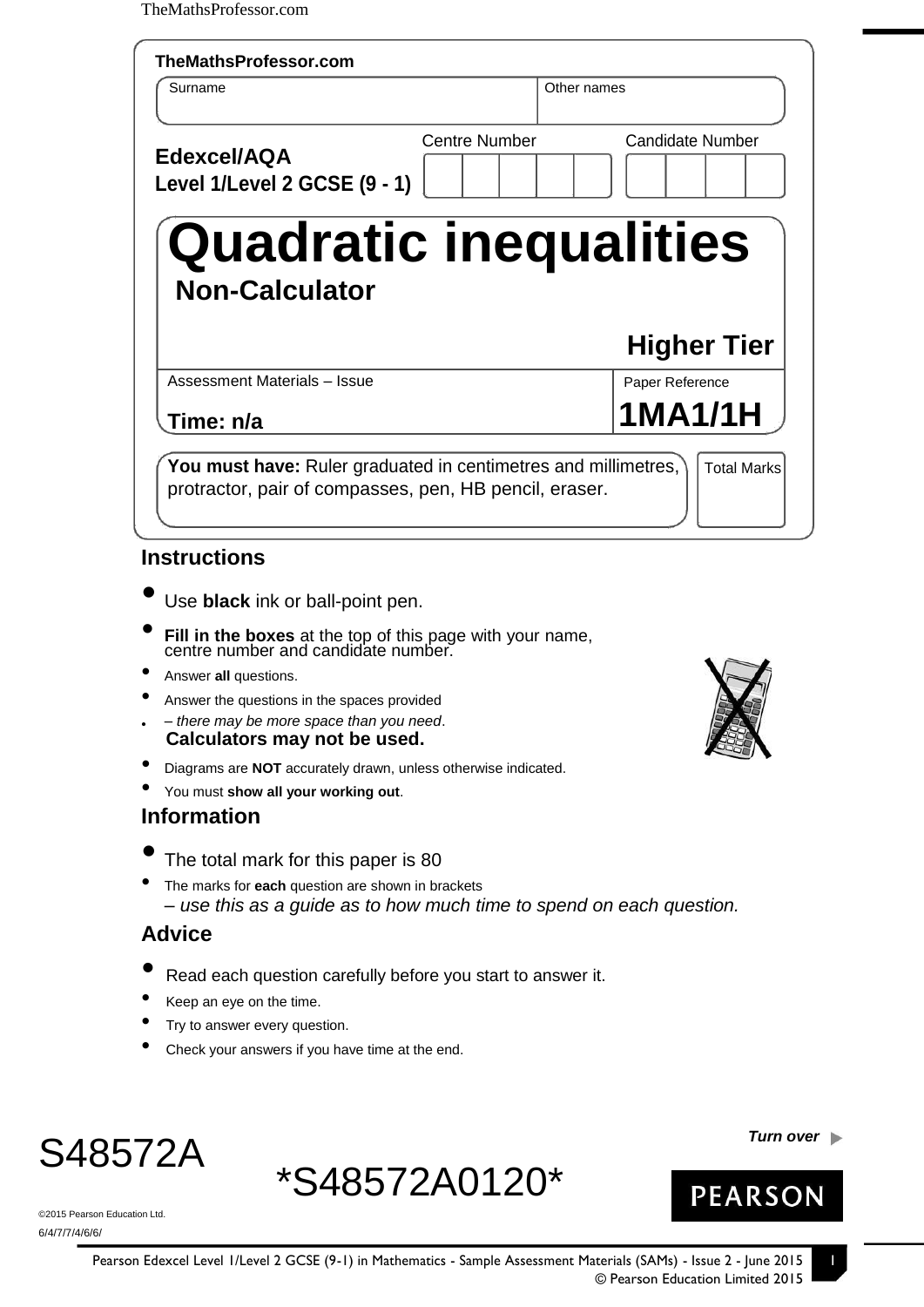#### **Answer ALL questions.**

#### **Write your answers in the spaces provided.**

### **You must write down all the stages in your working.**

**1.** Find the values which satisfy the inequality:

 $x^2 + 5x + 6 > 0$ 

. . . . . . . . . . . . . . . . . . . . . . . . . . . . . . . . . . . . . . . . **(Total for Question is 4 marks)**

**2.** Find the values which satisfy the inequality:

$$
x^2+7x+12<0
$$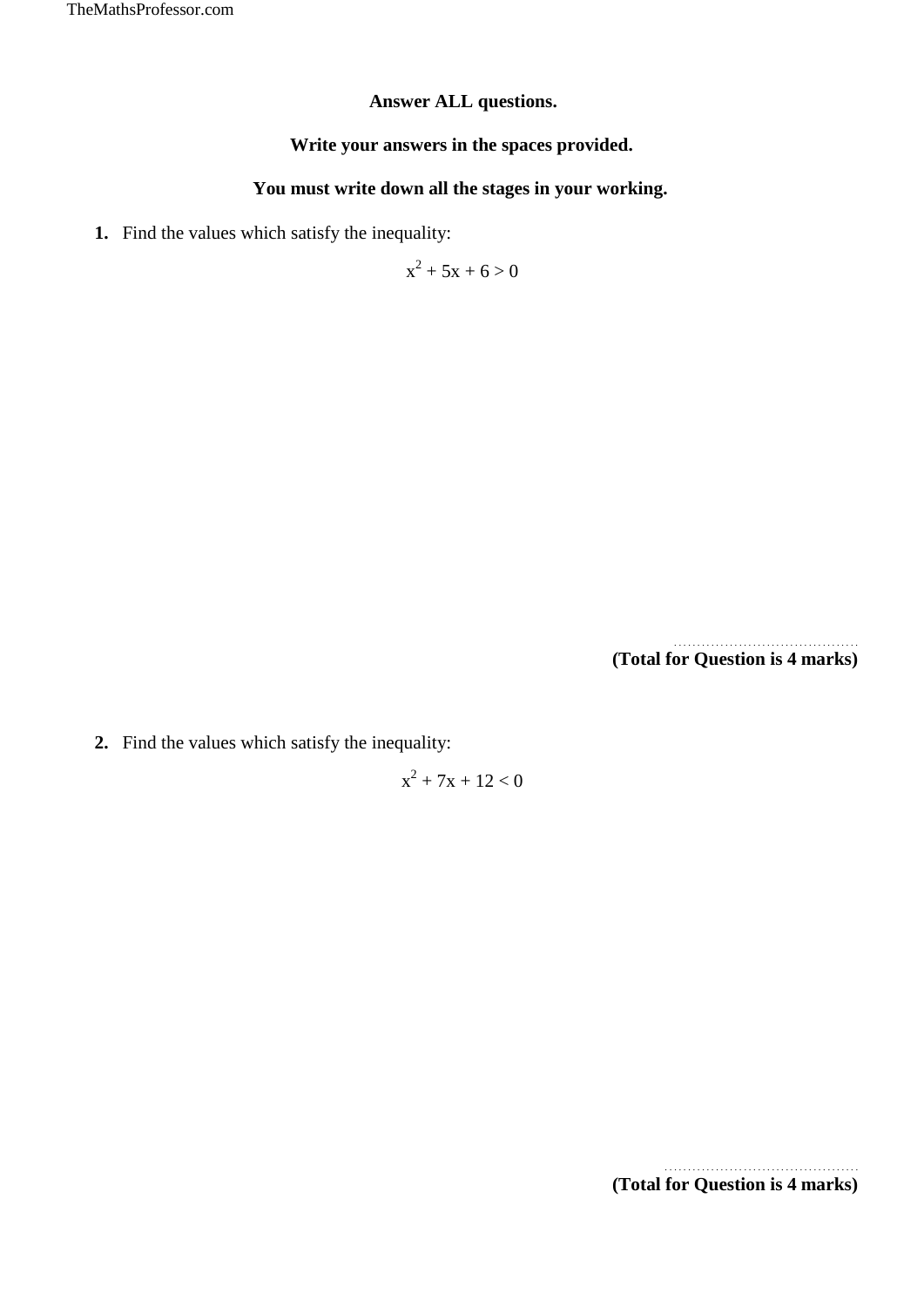TheMathsProfessor.com

**3.** Find the values which satisfy the inequality:

$$
y^2-2y-35<0
$$

. . . . . . . . . . . . . . . . . . . . . . . . . . . . . . . . . . . . . . . . **(Total for Question is 4 marks)**

**4.** Find the values which satisfy the inequality:

 $m^2 + 5m - 36 > 0$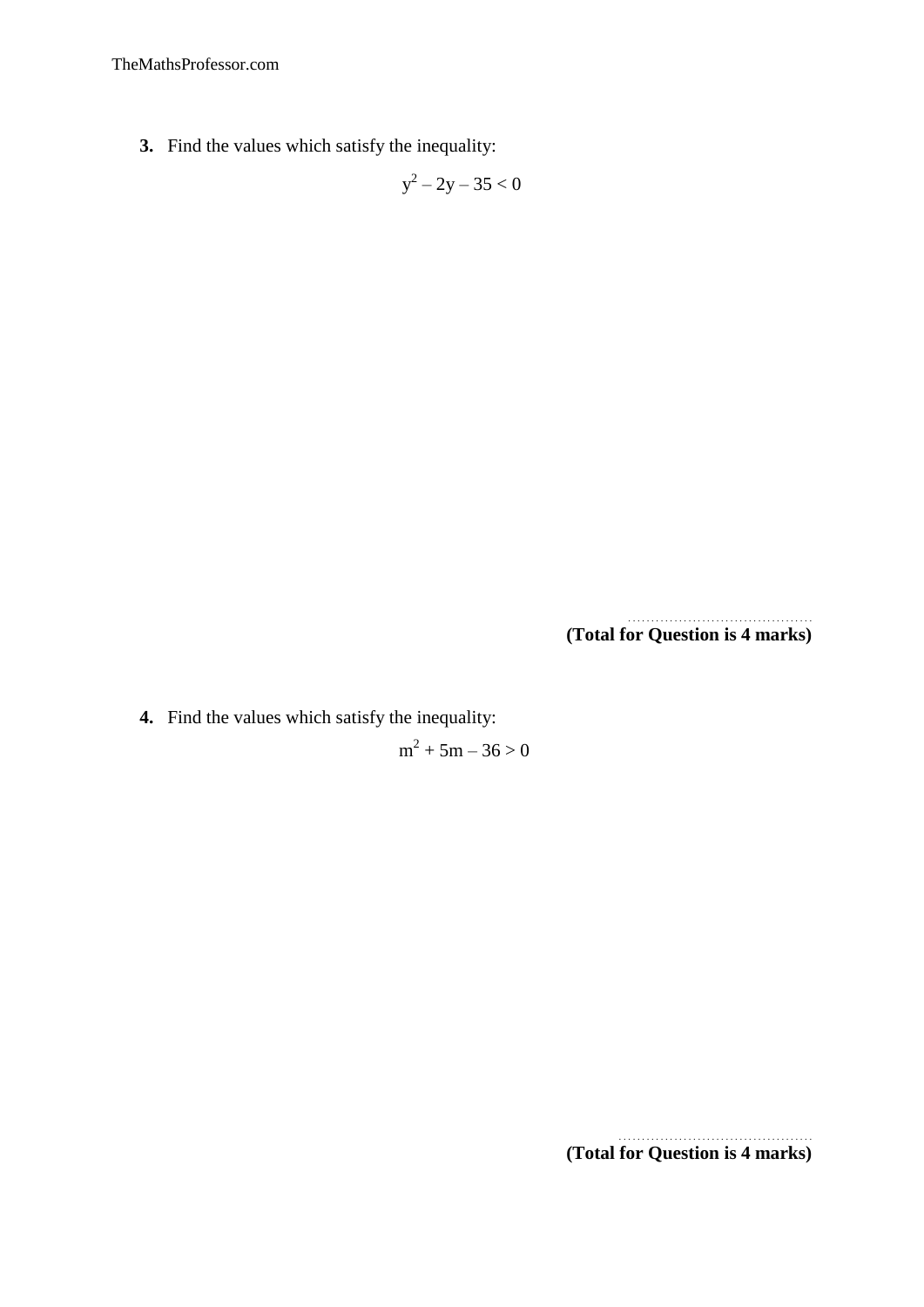**5.** Find the values which satisfy the inequality:

 $x^2 - 6x - 40 \ge 0$ 

. . . . . . . . . . . . . . . . . . . . . . . . . . . . . . . . . . . . . . . . **(Total for Question is 4 marks)**

**6.** Find the values which satisfy the inequality:

 $k^2 - 3k - 10 \leq 0$